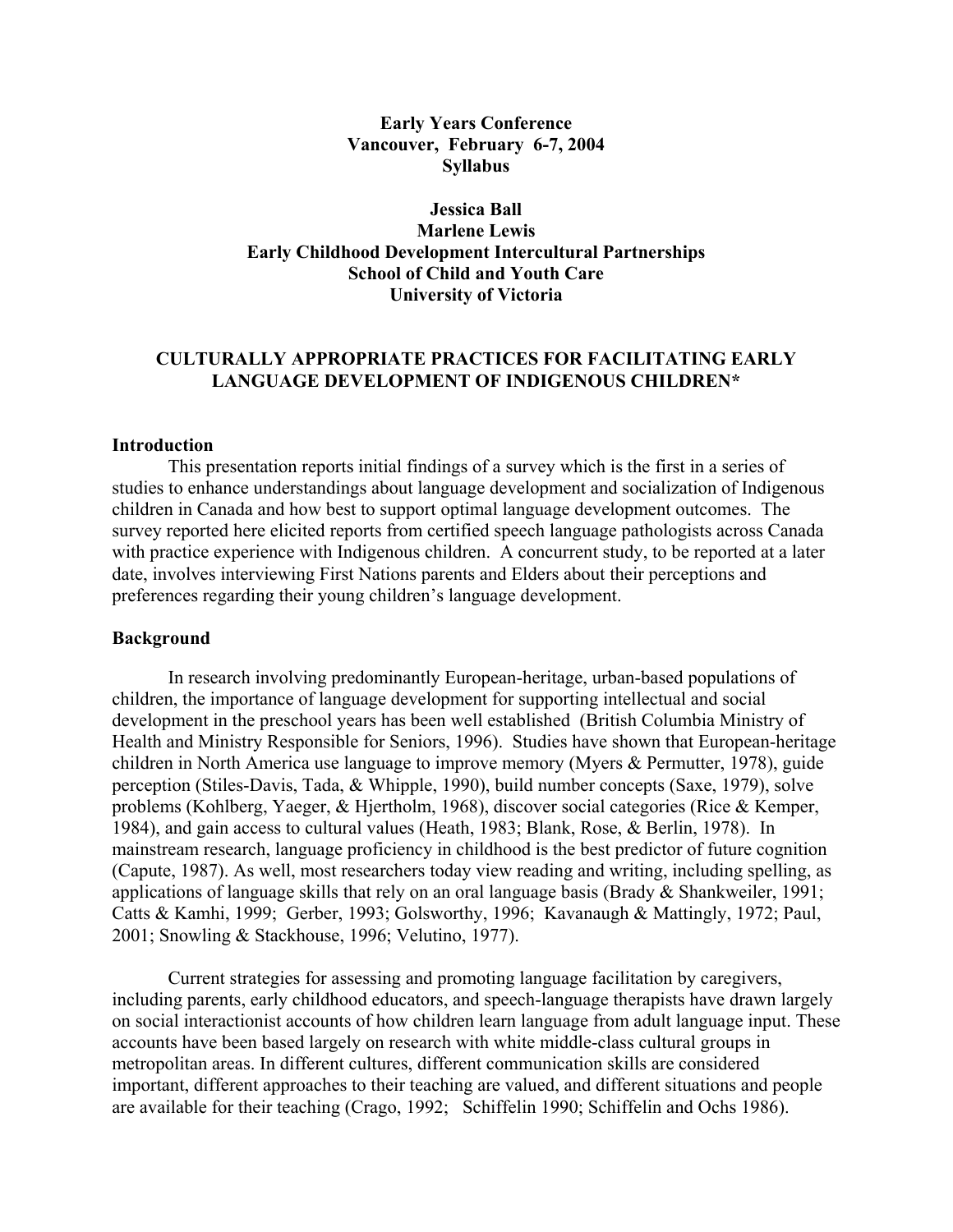Options need to be considered for adjusting language facilitation and intervention strategies to match cultural values, language socialization practices, developmental goals for children, and priorities (Ball, 2002; Girolometto et al., 1999; Johnston, 2002; van Kleek, 1994).

Indigenous leaders in Canada have argued that lack of services, as well as culturally inappropriate education, specialist services and screening procedures, result in serious negative consequences for Indigenous children, including over- and under-recognition of children with developmental challenges, undermining cultural-driven goals for development, and failing to support developmental steps in Indigenous language learning. Current research has emphasized the recognition of cultural context as a foundation for meaningful assessment and service delivery, as well as the definition of 'quality' and methods to evaluate effectiveness through a socially inclusive, collaborative process that incorporates cherished aspects of Indigenous cultures, languages, traditions, and goals for children (Ball, 2002).

# **Program of Research**

Three studies are concurrently underway as part of the and the Early Childhood Development Intercultural Partnerships ([www.ecdip.org\)](http://www.ecdip.org/) at the University of Victoria's School of Child and Youth Care, and under the auspices of the Human Early Learning Partnership among the four universities in B.C. ([www.earlylearning.ubc.ca\)](http://www.earlylearning.ubc.ca/).

- 1. First is a survey of speech-language pathologists (SLPs) across Canada who selfidentified as having experience with providing services for First Nations and/or Inuit children.
- 2. Second is an interview-based study of First Nations parents' and Elders' understandings, goals, and activities regarding the language development of young First Nations children.
- 3. Third is an exploration of Aboriginal English dialect and the implications of exposure to different English dialects and contextually varying expectations for language form, content and use for Aboriginal children's language development, assessment of language proficiency and school readiness, and intervention.

Together, this program of research is expected to yield a better understanding of Indigenous cultural values and the goals, priorities, strengths, challenges, approaches and appropriate tools to support Indigenous families' and communities' facilitation of their children's language development. This presentation focuses on (1) the survey capturing SLPs reflections on practice.

# **Speech-Language Pathologists' Perceptions of Services for Indigenous Children**

# **Survey Development**

Two versions of a survey questionnaire (short: 45 items / long: 59 items) were developed to gather information on:

- demographics of SLPs and SLP services
- services provided to Indigenous children, families, and communities
- views on language development in Mother Tongue and English or French
- language development (content, form and use) of Indigenous children
- SLP's perceptions of needs for new tools and approaches.

The survey questions were designed to gather quantitative (frequencies, ratings, rankings) and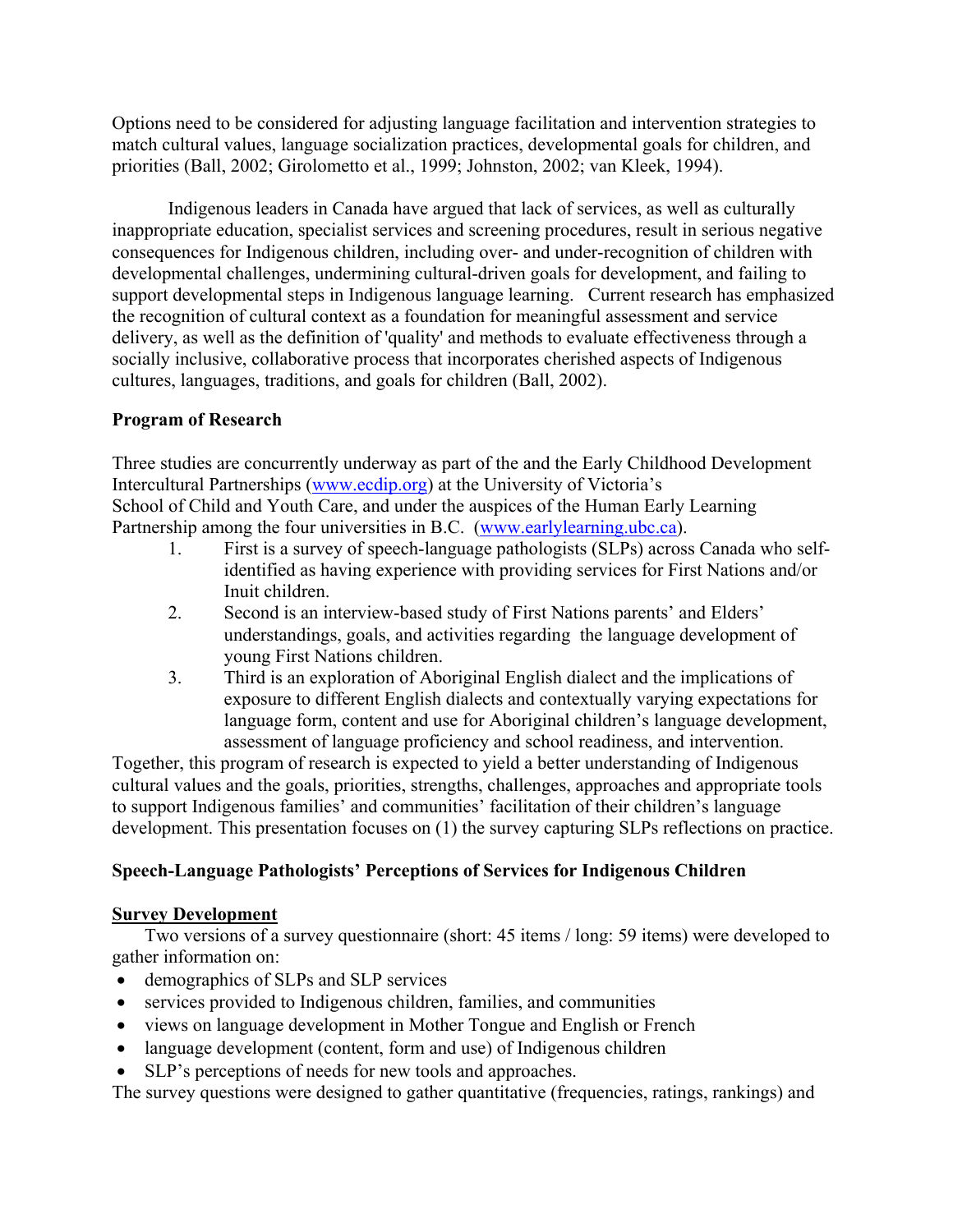qualitative (open-ended reports of practice) information on the topics listed. The questions were developed with input from several SLPs who have worked extensively with Indigenous children as well as one SLP who is currently studying cross-cultural practice, and one First Nations SLP.

# **Data Collection**

A notice inviting survey responses was published in *Communiqué*, a newsletter for members of the Canadian Association of Speech-Language Pathologists and Audiologists (CASLPA). CASLPA is the national certifying body for SLPs in Canada. Further contact to invite responses was made to provincial representatives throughout Canada as well as individual SLPs, researchers, government personnel and Aboriginal organizations. Surveys were distributed and returned by mail and also online.

# **Respondents**

From August to October 2003, 70 completed surveys (27 long, 43 short) were obtained from registered SLPs across Canada who self-reported practice experience with Indigenous children. Two respondents were First Nations. An additional three respondents identified as members of visible minority groups. Although all provinces and territories were represented in the sample with the exception of Prince Edward Island, a majority (78%) of SLP respondents had worked with Indigenous children in the four western provinces. Two-thirds of respondents had gained their experience in an Indigenous school, agency or health centre. More than one-third (38%) of respondents reported spending 'All' or 'A lot' of their time working with Indigenous children; an additional 29% reported spending 'Some' of their time in the past two years working with Indigenous children. All respondents had some experience with Indigenous children under nine years of age, and most (87%) had worked 'primarily' with Indigenous children 0-5 years.

# **Key Themes**

SLPs were prolific in their responses to open-ended questions and contributed a richly detailed, highly consistent characterization of Indigenous children's language behaviours and of Indigenous parents' language socialization practices. Respondents also generated a large number of practical recommendations for working alongside parents and communities. For brevity, key themes that have been constructed to represent results of analyses of quantitative and qualitative data will be presented here along with brief commentary. One caveat - reiterated by many respondents - is that there are many different Indigenous populations in Canada (605 registered First Nations and many Inuit communities) and Indigenous children vary in their level of exposure to and involvement with non-Indigenous social settings and institutions. Generalizations must be taken cautiously.

# **1. Inadequate funding and inappropriate services.**

Respondents overwhelmingly indicated that funding for Early Childhood Development services and for SLP services are 'inadequate' in the settings that they have observed.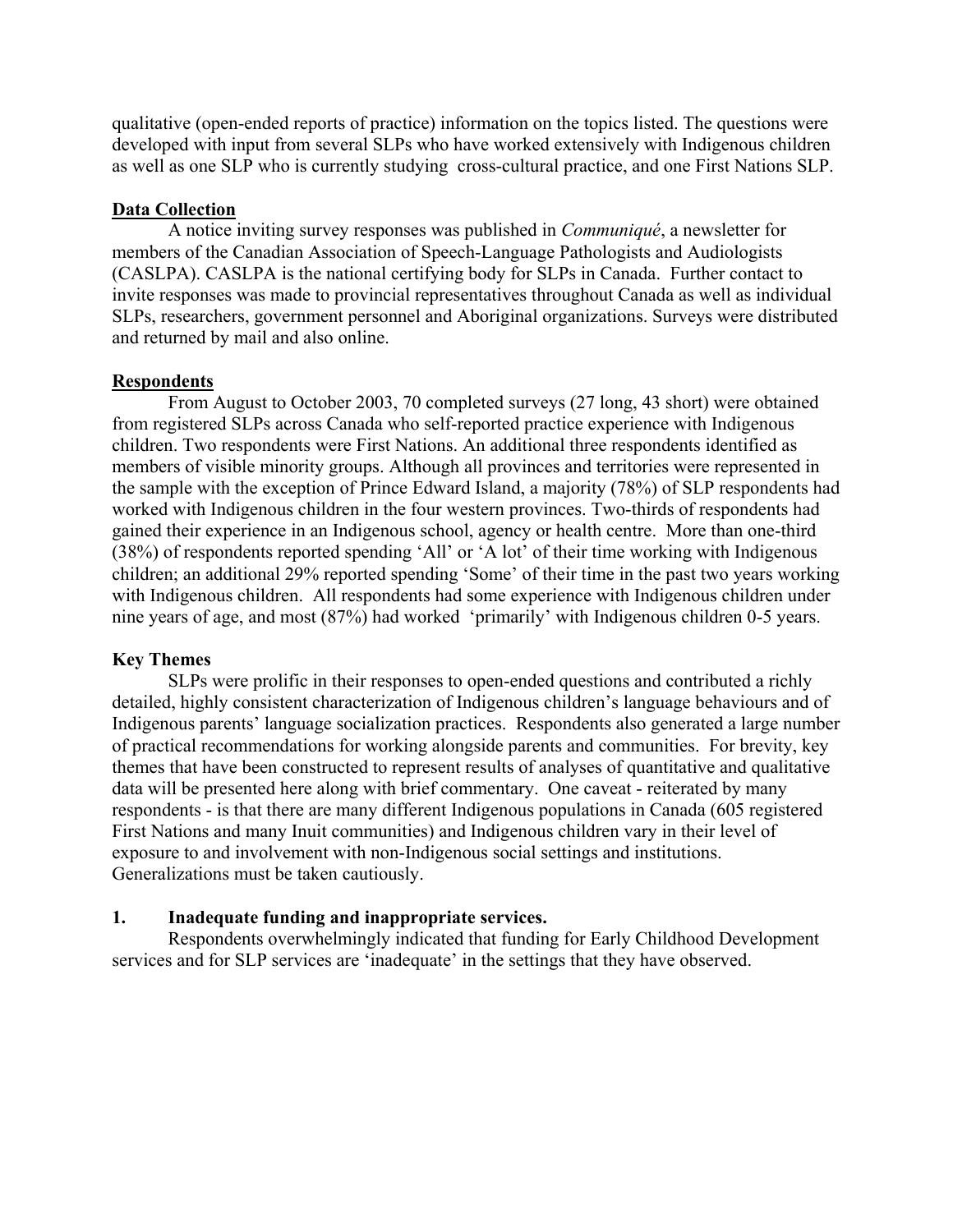

**Adequacy of ECD Services, SLP Funding** 

Further, 79% of respondents stated that SLPs need 'to take an altogether different approach when serving Indigenous communities.' Half of the respondents perceived that it is critical to develop new education and intervention strategies as well as new assessment tools specifically for Indigenous children.

### **2. Cultural differences in the value of talk.**

SLPs reported a large number of distinctive features of the social use of language by Indigenous children and families. SLPs' comments frequently pertained to their perceptions of the value of talk in Indigenous families. They perceived, for example, that in social interactions involving Indigenous children and adults, talk is reserved for important matters. A lot of talking, or 'talkativeness' on the parts of both children and adults is discouraged. Listening is highly valued.

A striking finding is that a significant number of SLPs perceived that children learning English, French, or their Mother Tongue is "not very important" to Indigenous parents. This perception was particularly strong among respondents who served children and families in rural and remote settings. This perception, if accurate, would have significant implications for early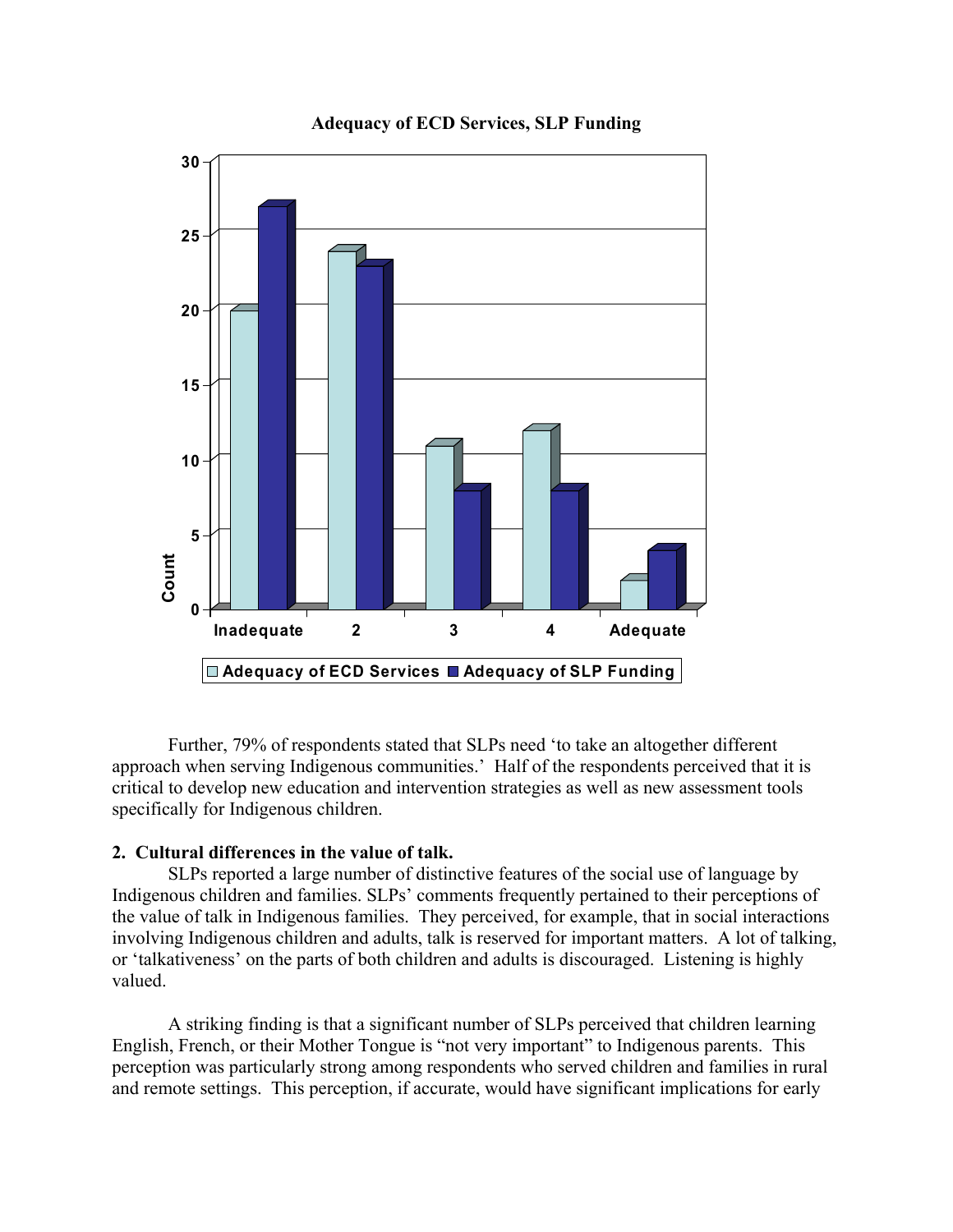childhood care and development, schooling, specialized services, and for developmental outcomes. It is possible to take SLPs perceptions at face value as an observation rather than inference based on lack of understanding. However, it is more likely that SLPs tend to infer a low value on language learning as an interpretation of the low value placed on pervasive or indiscriminant expressive language, or 'talkativeness' on the parts of young children, and the relatively low level of involvement of parents in eliciting language from their infants and toddlers.



## **SLP Evaluation: "How important is it for Indigenous parents and other caregivers that their young children learn their Mother Tongue?"**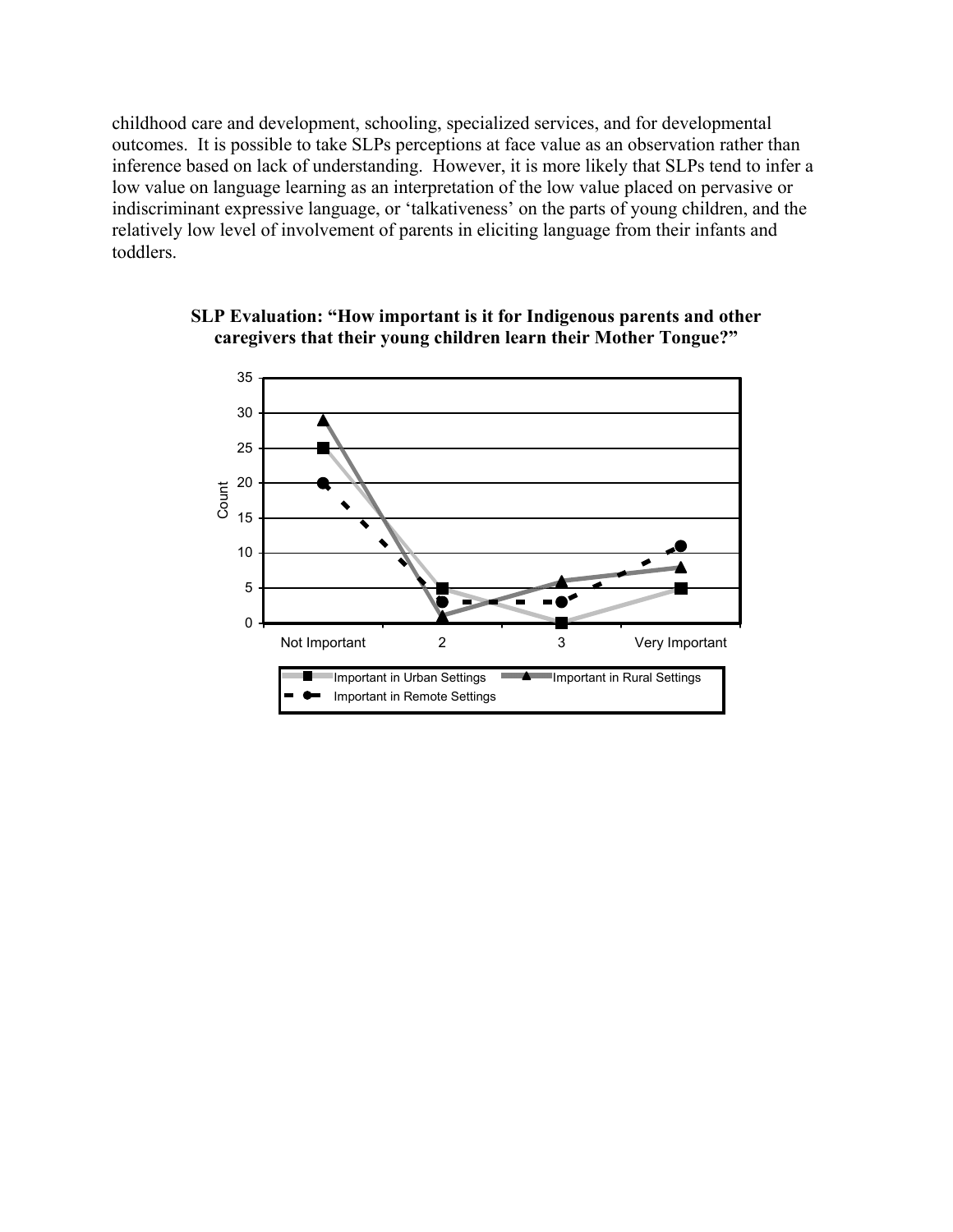# **SLP Evaluation: "How important is it for Indigenous parents and other caregivers that their young children learn English or French?"**



Other evidence about Indigenous people's language use suggests that talk is highly valued in particular contexts, by particular people, with particular intentions. In contrast, in social contexts involving European-heritage parents and children, vocalization and verbalization is strongly encouraged from birth through the preschool years. In European heritage families, spontaneous and readily forthcoming verbal behaviour on the parts of all family members may be so much the norm that it is difficult to ferret out content that is intended to have a dialogical impact on other participants. It becomes a kind of background noise. In contrast, in many Indigenous contexts, speech utterances are a more high contrast, low frequency event, intended, when it occurs, to influence or contribute to shared dialogue. Further, expressive language is only half of language, and many SLPs descriptions of Indigenous children's behaviour (e.g., quietly paying attention, listening followed by doing) suggest that receptive language development is valued and supported. The cultural goals, norms, and rules governing language learning and use in particular Indigenous communities requires further study in order to understand what is being observed and the implications for education, speech-language facilitation, and other services.

# **3. Cultural differences in language socialization.**

The low value of children's talk was seen by SLPs as related to language socialization practices. Children are encouraged to learn through listening and doing, more than by asking questions and verbally processing their experiences. SLP respondents perceived that Indigenous parents believe that children will talk when they are ready, that Indigenous parents hover less, and that Indigenous parents encourage children's self-directed play and peer group socialization more than language mediated adult-child interactions. The most recurrent description of Indigenous children's language behaviour was that they tend to be quiet and reflective - learning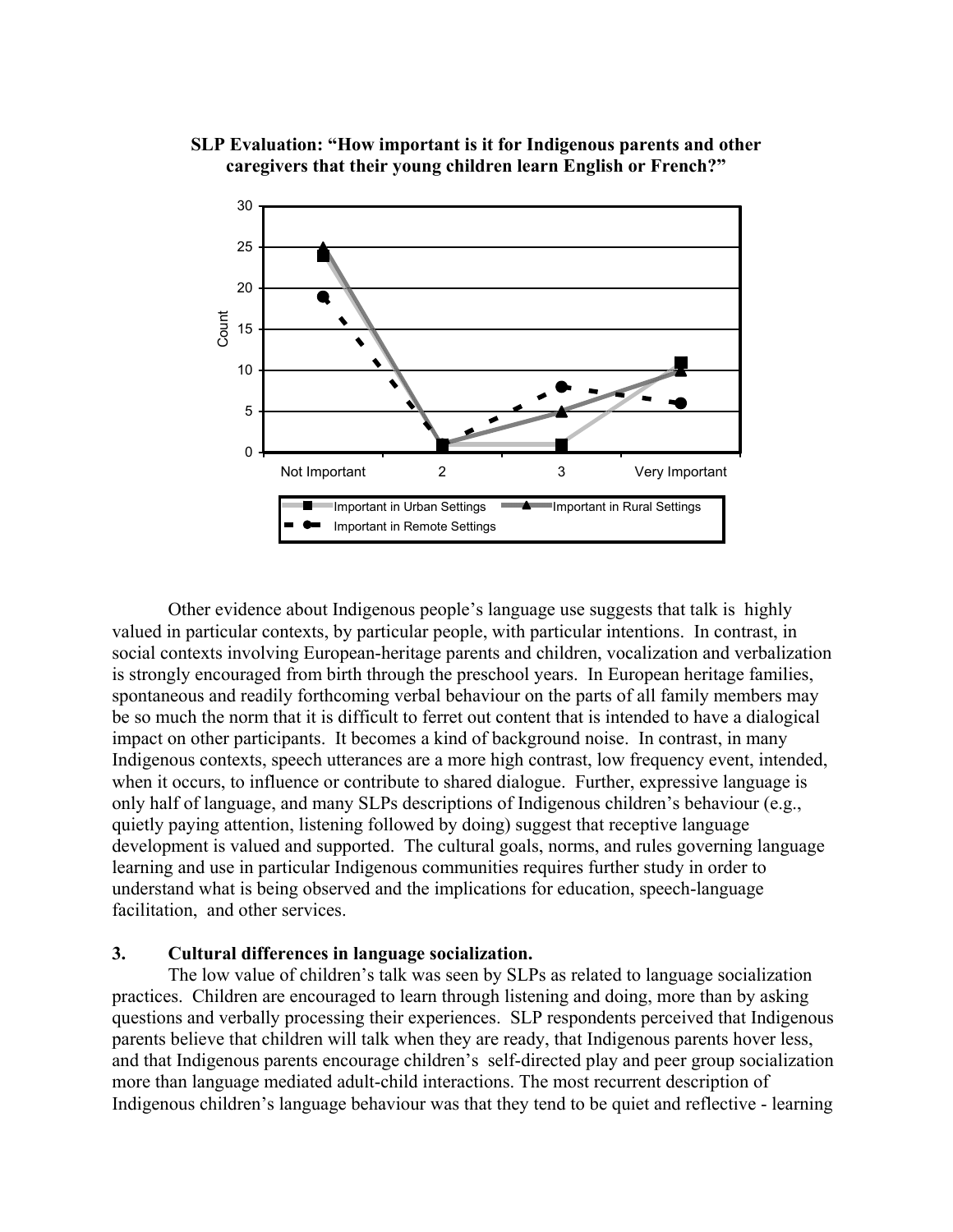through listening, observing, doing and being included in family and community activities. Children were described as responding well to interactions involving doing things together, and to peer interaction. They are seen as tending not to ask question, reticent about answering questions, and unlikely to talk about themselves. They were characterized frequently by respondents as 'late talkers.'

SLPs characterizations are evocative of a distinction drawn by Heath (1989) between societies in which children are thought to 'grow up' and those in which children are 'raised' or 'brought up.' Heath found that parents who believe children must be 'raised' engage in a distinct set of verbalizations with their children, involving highly specific verbal communication about events, requests for children to recount step-by-step features of their own actions, and so forth. In contrast, parents who believe children 'grow up' tend to make fewer attempts at dialogue with their young child, and are less likely to prompt their child to recount events in order to practice verbal communication.

The findings noted above, as well as differences noted in the conversational style, such as initiating conversation, asking direct questions, eye contact and temporal aspects of interactions need to be taken into consideration in services to support all forms of learning by Indigenous children. Some SLPs reported observing that the content, goals and fast-paced atmosphere in mainstream preschool and school settings seem mismatched with Indigenous children's experiences, understanding and expression. Understanding trends among Indigenous peoples with regards to the value of talk, the role of adults in language socialization, and the social organization of speech-mediated interactions sheds light on cultural bias in mainstream SLP practice, early childhood education, and in schooling, and we can better appreciate the risks that some Indigenous parents perceive in accessing mainstream education, speech-language programs, and other services.

#### **4. Population-based, capacity building approach favored over direct clinical services.**

More than half of SLPs reported spending the majority of their time in Indigenous contexts providing services to children with communicative disorders and weak language. While SLPs endorsed ALL approaches to service delivery in Indigenous communities as 'most helpful', most respondents strongly recommended that services to Indigenous children involve more of a population-based, capacity building approach than is currently practiced. For assessment, most respondents selected the approach of 'repeat screening from birth to age 5' as 'most helpful' rather than concentrating on targeted assessment of referred children. For education and intervention approaches, respondents uniformly rated as 'most appropriate' services that involved the community as a whole (e.g., community education), training parents and early childhood educators in language facilitation, and clinical group training involving mentoring. Direct group and individual therapy were rated lowest across all respondents.

SLP respondents were usually engaged in providing services as a result of referral for individual children, reflecting perhaps a limited understanding on the parts of communities and agencies about the potential benefits of SLP consultation, mentoring, and screening at a population-based level.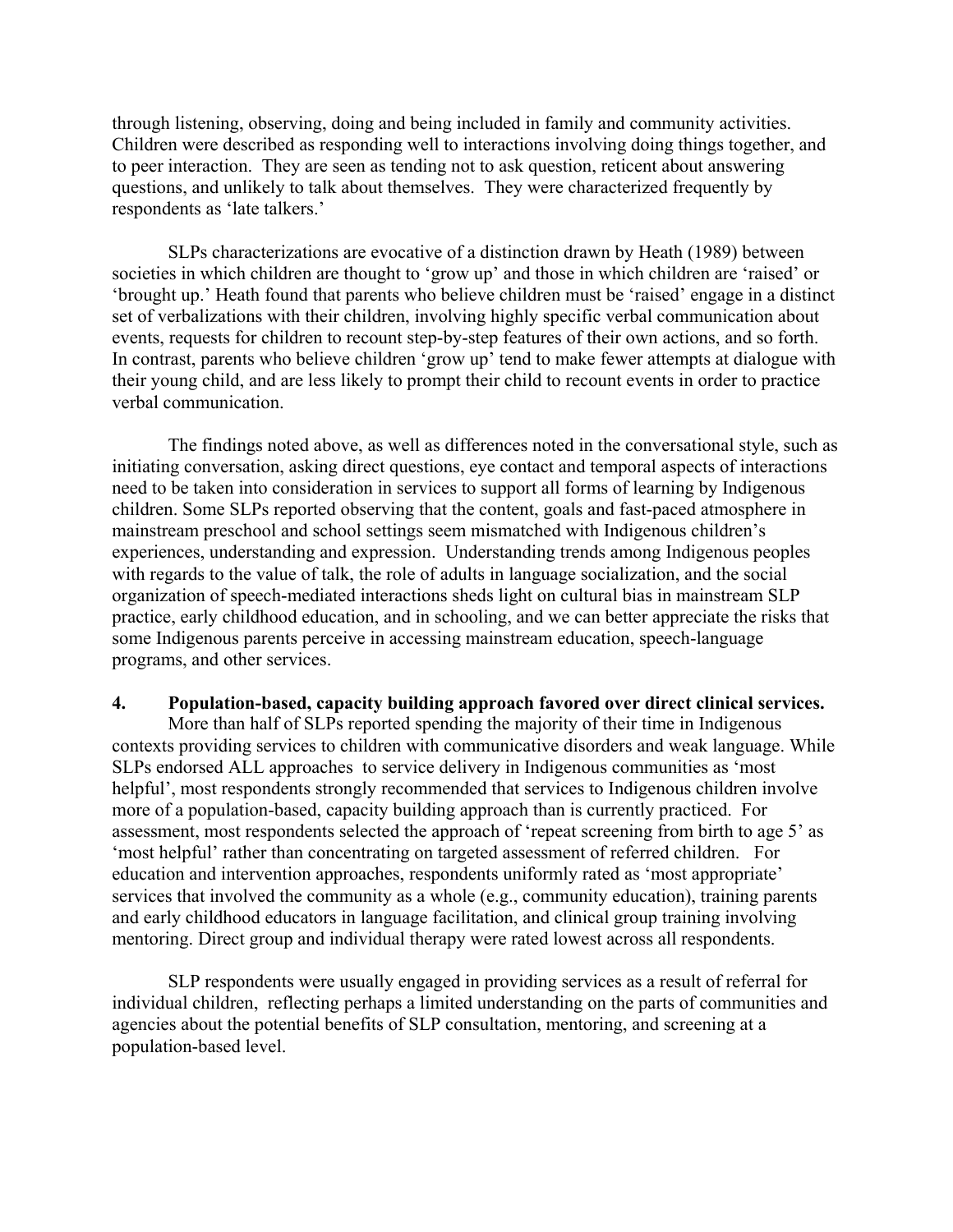Many respondents expressed the view that because of their knowledge and skills in facilitating language development, social communication, pre-literacy and early literacy, they are well-suited as a profession to support Indigenous parents' goals and needs regarding their children's language development, including normatively developing children, children with delayed and disordered language, children learning their Mother Tongue language, children learning English as a second language and as a second dialect. Models that reflect a continuum of programs and services such as that recommended by SLP survey respondents have been developed (Warr-Leeper, 2001).

#### **5. Mother tongue.**

 Seventy per cent of respondents noted that, although Mother Tongue is typically not incorporated into their services, if they were given help from speakers of a child's Mother Tongue, they would be eager to incorporate it and support children learning their Mother Tongue. Many explained that parents should be encouraged to maintain their dominant language used at home, and especially in rural and remote areas, SLPs found that this is often the Mother Tongue. Some respondents cited the positive contributions that learning Mother Tongue can make to a child's sense of connection to community and to self-esteem.

#### **6. Family and community driven programs and services**

A high level of agreement was found among respondents regarding the importance of practitioners learning about the cultural beliefs, practices and way of being of the families and communities served, being aware of diversity within and between communities, and developing and providing programs and services that are family and community driven.

The prevailing view in the ethnographic literature is that parent-child interactions reflect cultural belief systems (Johnston, 2002). Chao (1996) argues that cultural belief systems pervasively influence child development through being embodied not just in observable behaviour but in the organization of the home and the ongoing history of the priorities and decisions of families. SLP respondents reflected this belief in the practices that they recommended as being useful.

Taken together, descriptions by SLP respondents conveyed a clear impression that Indigenous children's experiences with language and the role of language are unique in many ways compared to non-Indigenous children. Most respondents emphasized that efforts to influence and shape children's language development need to be guided by the values and wishes of the families and communities in which the children live. Many SLPs warned that, unless one is very familiar with a particular Indigenous culture, it would be very difficult to develop appropriate assessment and intervention strategies and generally to interact with service recipients in respectful, relevant, useful ways without mentoring and guidance by family and other community members who could provide knowledge of cultural protocol, cultural values, culturally conditioned goals for children's development, the social organization of language and language socialization.

The theme of our fourth Early Years conference is 'Relationships.' SLP respondents in the current study consistently pointed to the importance of establishing positive and trusting relationships with Indigenous caregivers of Indigenous children, and with people who are